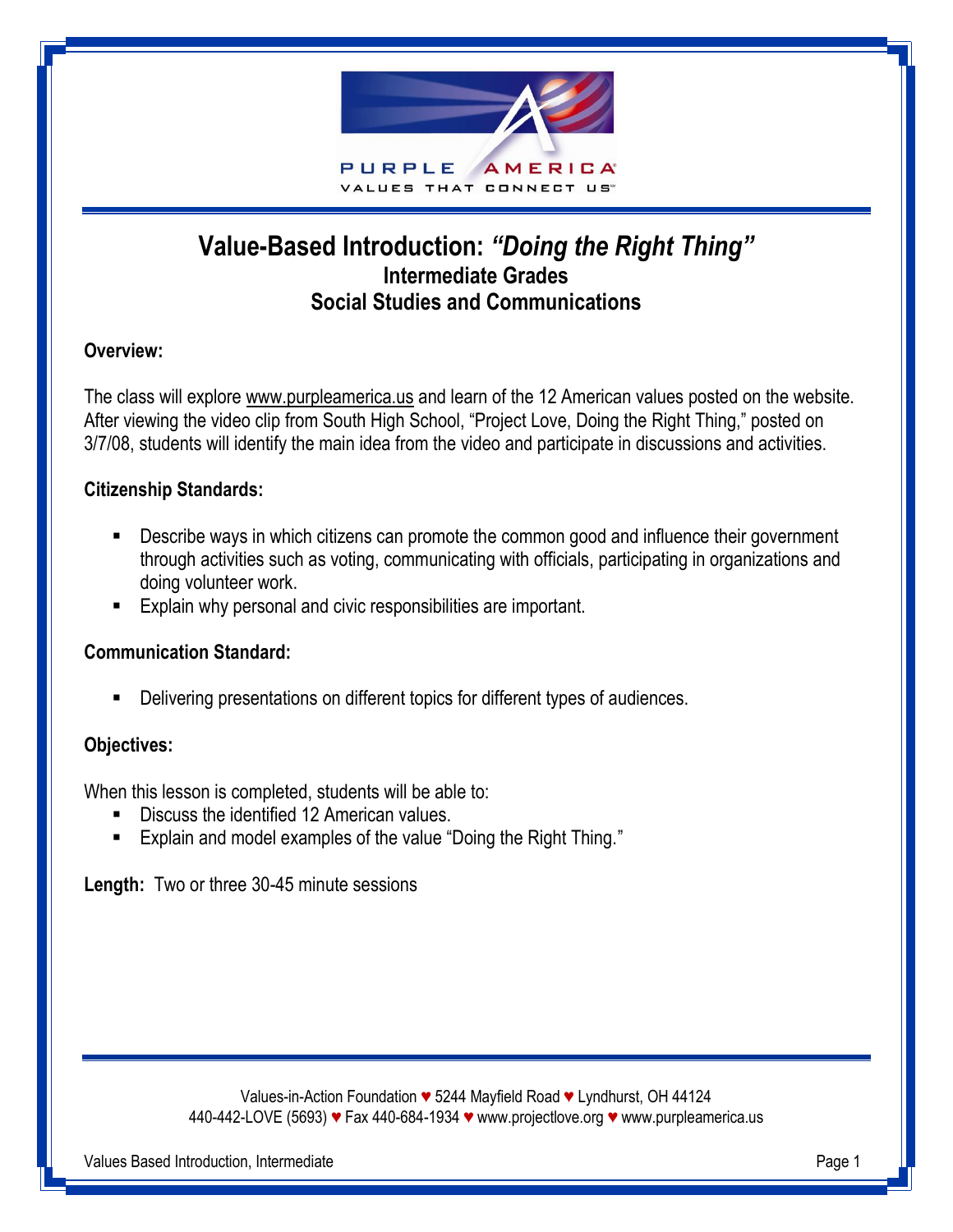#### **Materials:**

- **EXECT** List of 12 American values from [www.purpleamerica.us](http://www.purpleamerica.us/)
- Video clip from South High School in Cleveland, posted on 3/7/08, and titled "Project Love, Doing the Right Thing" from the above website (This clip can be found under the "Post Your Own Videos" section.)
- Materials for posters, brochures, role plays, and writing paper.

### **Application:**

- 1. Discuss values of being a good student in your school. Lead the discussion to values of a larger community, America.
- 2. Show the website [www.purpleamerica.com.](http://www.purpleamerica.com/) Explain to the class that the organization of this website has identified 12 core values of being a good American. Show and explore the website.
- 3. Explore the 12 values of a few states under the "Vote for Your Values" page.
- 4. Tell the class that they will be focusing on the value "Do the Right thing."
- 5. Show the video clip of South High School. (It is 1 minutes and 26 seconds.)
- 6. Discuss the value "Do the Right Thing." Use the questions below to help initiate and guide the discussion.
	- What does it mean to do the right thing?
	- What are some ways people in the video clip did the right thing?
	- Do you do the right thing often in school? On the bus? On the playground? At home? ...
- 7. Students will design a project persuading others to do the right thing. Students may choose to work independently, or in small groups. Students may choose from the following activities.
	- Role-play a scenario of doing the right thing.
	- Write a letter to government or city officials explaining the value and persuading them to apply the value in their community.
	- **Design a brochure about the value, regarding their community.**
	- **-** Design a Power Point presentation.
- 8. Students or groups share projects with the class.

#### **Assessments:**

Use the rubric on the next page to assess each student's understanding of the value "Do the Right Thing."